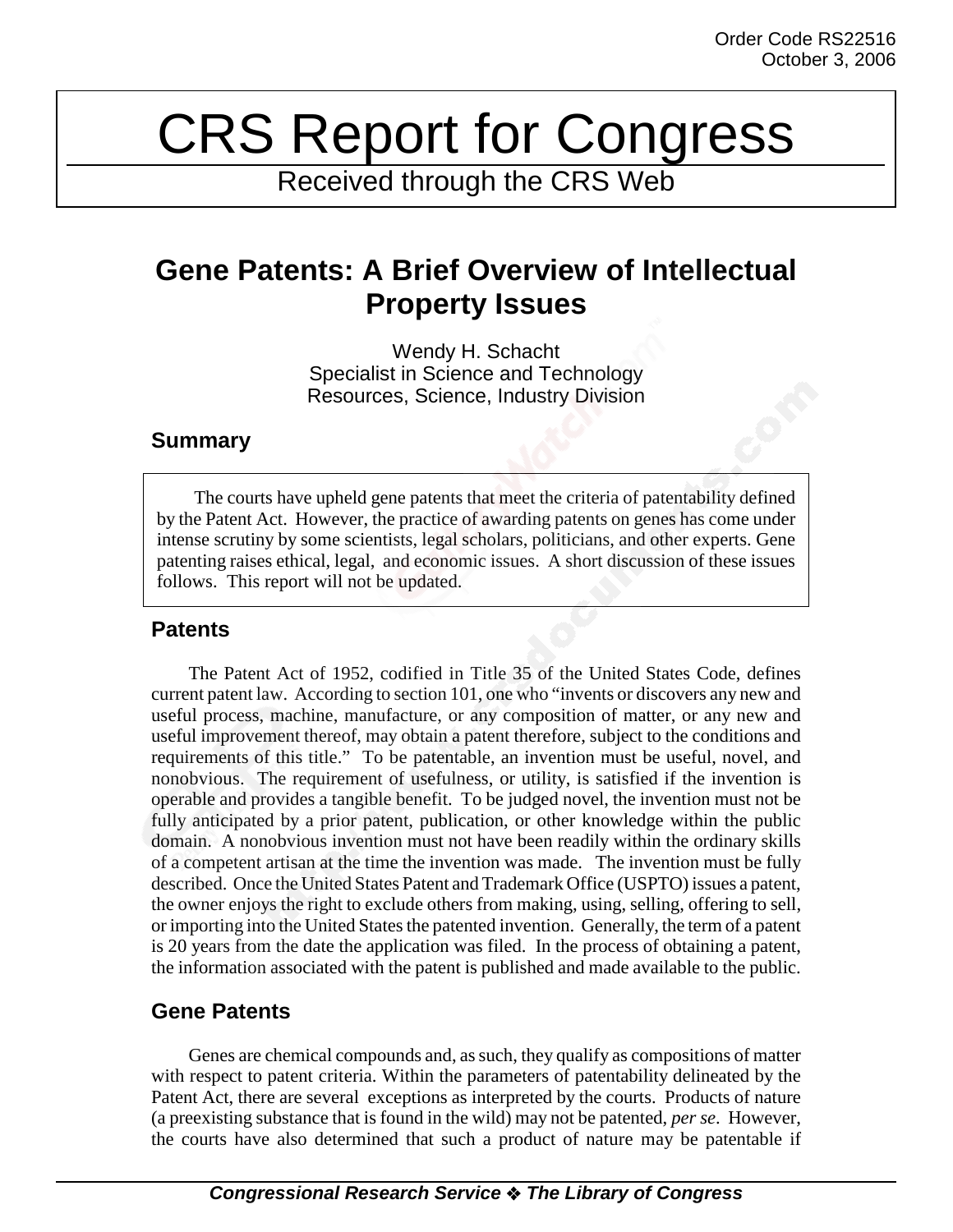significant artificial changes are made. By purifying, isolating, or otherwise altering a naturally occurring product, an inventor may obtain a patent on the product in its altered form.<sup>1</sup> Thus, "one cannot patent a naturally occurring gene or protein as it exists in the body, but one can patent a gene or protein that has been isolated from the body and is useful in that form as a pharmaceutical drug, screening assay or other application."<sup>2</sup>

The practice of awarding patents on genes, while upheld by the courts, has come under scrutiny and criticism by some scientists, legal scholars, and politicians. The subject of gene patenting involves various ethical, legal, and economic components. While not mutually exclusive, a short discussion of several issues follows.

#### **Ethical Issues**

An often held belief is that gene patents permit outsiders ownership of another person's genetic makeup, often without their knowledge or consent.<sup>3</sup> This concern has led to complaints that patients no longer control their own bodies and doctors are being constrained from testing for various diseases.4 Professor Lori Andrews argues that patents hinder access to testing procedures because "...gene-patent holders can control any use of 'their' gene; they can prevent a doctor from testing a patient's blood for a specific genetic mutation and can stop anyone from doing research to improve a genetic test or to develop a gene therapy based on that gene."<sup>5</sup> This perceived constraint on research and testing options is an issue to opponents of gene patents.<sup>6</sup> According to Dr. Debra Leonard, patents on "...specific genetic information limits the medical use of the information and impedes or prevents widespread research on the disease, the traditional pathway by which medical knowledge is advanced and shared."7

However, other experts disagree. As noted by Dr. Jorge Goldstein and Attorney Elina Golod, the courts have consistently "...taken the position that a person does not own any tissues or cells once they are outside the person's body."8 Attorneys Lee Bendekgey and Dr. Diana Hamlet-Cox found no evidence of patients unable to utilize existing genetic tests because of patents. Instead, they maintain, it is a financial issue associated with the cost of health care and/or an issue of profits for the doctor or clinical geneticist wishing

4 Debra G.B. Leonard, "Medical Practice and Gene Patents: A Personal Perspective," *Academic Medicine*, December 2002, 1388.

5 Lori B. Andrews, "Genes and Patent Policy: Rethinking Intellectual Property Rights," *Nature Reviews*, October 2002, 804

6 John F. Merz, "Disease Gene Patents: Overcoming Unethical Constraints on Clinical laboratory Medicine," *Clinical Chemistry*, 45:3, 1999, 324.

<sup>7</sup> *Medical Practice and Gene Patents: A Personal Perspective*, 1388.

8 Jorge A. Goldstein and Elina Golod, "Human Gene Patents," *Academic Medicine*, December 2002, Part 2, 1321.

<sup>&</sup>lt;sup>1</sup> Scripps Clinic and Research Foundation v. Genentech, Inc., 927 F.2d 1565 (Fed. Cir. 1991).

<sup>2</sup> Biotechnology Industry Organization, *Primer: Genome and Genetic Research, Patent Protection and 21st Century Medicine*, available at [http://www.bio.org/ip/primer].

<sup>3</sup> Michael Crowley, "They Own Your Body," *Readers Digest*, August 2006 available at [http://www.rd.com].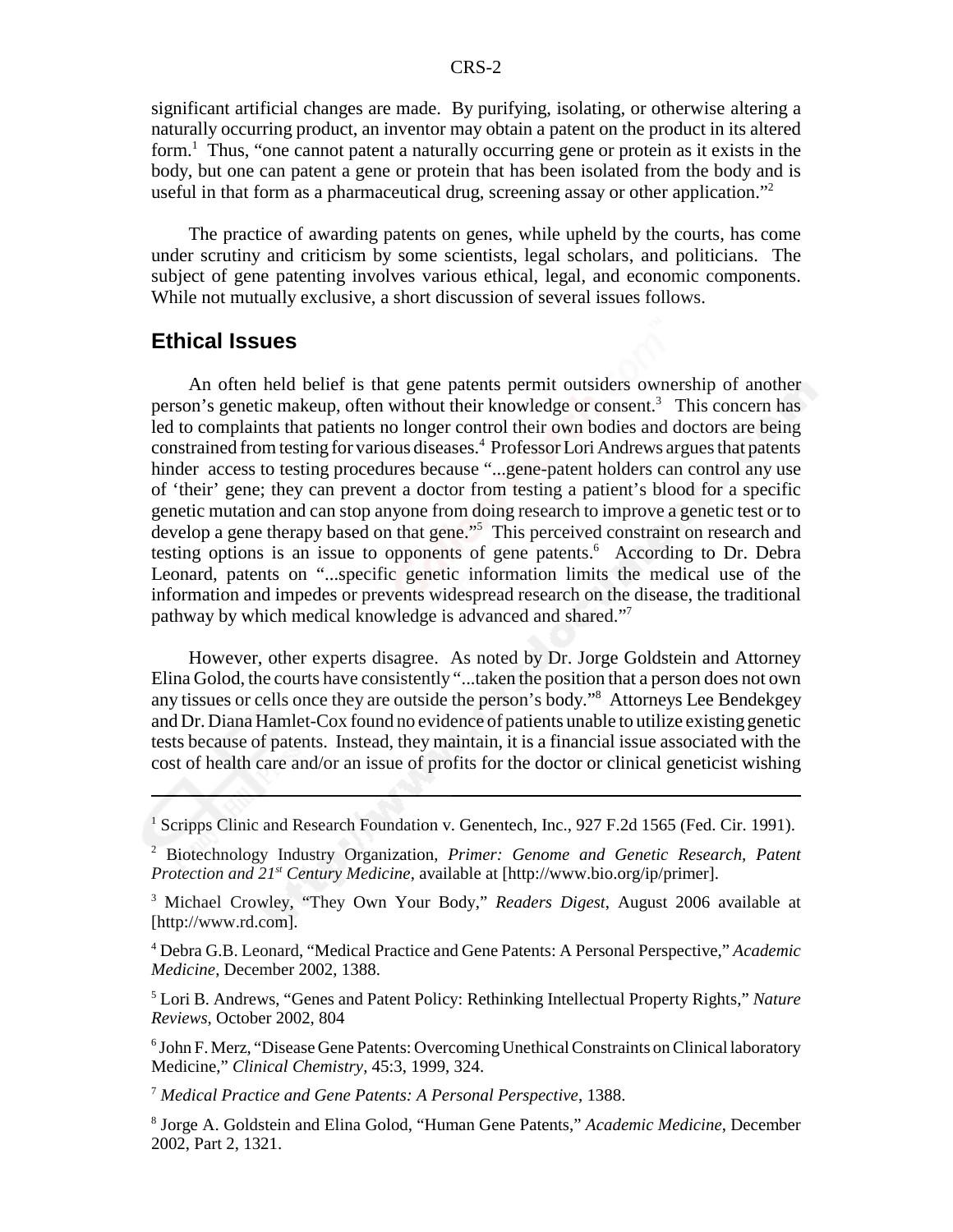to administer tests patented by other inventors.<sup>9</sup> Similarly, Professor Iain Cockburn found "...there is little quantitative evidence thus far of a negative impact of patents on scientific research activity...."10 From his perspective, the disclosure obligations of the patent system may better serve the objective of encouraging the diffusion of knowledge and raising social returns than the chief legal alternative, trade secret protection.<sup>11</sup>

#### **Legal Issues**

Some commentators argue that genes are products of nature — discoveries, not inventions — that do not meet the criteria necessary to obtain a patent.<sup>12</sup> As stated by Professor Andrews, "The useful properties of a gene's sequence...are not ones that scientists have invented, but instead, are natural, inherent properties of the genes themselves."13 The fact that the gene has been isolated is considered a "technicality" by experts who subscribe to this position.<sup>14</sup>

The courts have upheld gene patents if they meet the requirements of the Patent Act. According to some experts, the law allows for patents on discoveries:

...despite what is repeatedly asserted by the opponents of gene patenting, patent law applies equally to "discoveries" as to "inventions." In fact, Article 1, Section 8 of the U.S. Constitution...explicitly refers to "discoveries," as does the Patent Statute: "Whoever invents or *discovers* any new and useful process, machine, manufacture, or composition of matter, or any new and useful improvement thereof, may obtain a patent therefor...." [Emphasis added.]<sup>15</sup>

As Bendekgey and Hamlet-Cox point out, many biotechnology products are built upon compounds existing in nature including such therapies as interferons, interleukins, and insulin.16 Similarly, a patent on penicillin was awarded to Alexander Flemming who isolated and purified the drug from mold, a "naturally occurring source."17

9 Lee Bendekgey and Diana Hamlet-Cox, "Gene Patents and Innovation," *Academic Medicine*, December 2002, Part 2, 1378.

<sup>10</sup> Iain M. Cockburn, "Blurred Boundaries: Tensions Between Open Scientific Resources and Commercial Exploitation of Knowledge in Biomedical Research," April 30, 2005, 15, available at [http://people.bu.edu/cockburn/cockburn-blurred-boundaries.pdf].

<sup>11</sup> *Ibid*., 11.

12 "Owning the Body and the Soul," *The Economist*, March 12, 2005, 77, and *They Own Your Body*.

<sup>13</sup> *Genes and Patent Policy: Rethinking Intellectual Property Rights*, 803.

14 *They Own Your Body.*

<sup>15</sup> *Gene Patents and Innovation*, 1374.

16 Lee Bendekgey and Diana Hamlet-Cox, "Rebuttal: Why We Need Gene Patents," *Law.com* [web journal], December 30, 2002.

<sup>17</sup> Q. Todd Dickinson statement in "The Human Genome Project, DNA Science and the Law: The American Legal System's Response to Breakthroughs in Genetic Science," *American University Law Review*, 2001-2002, 380.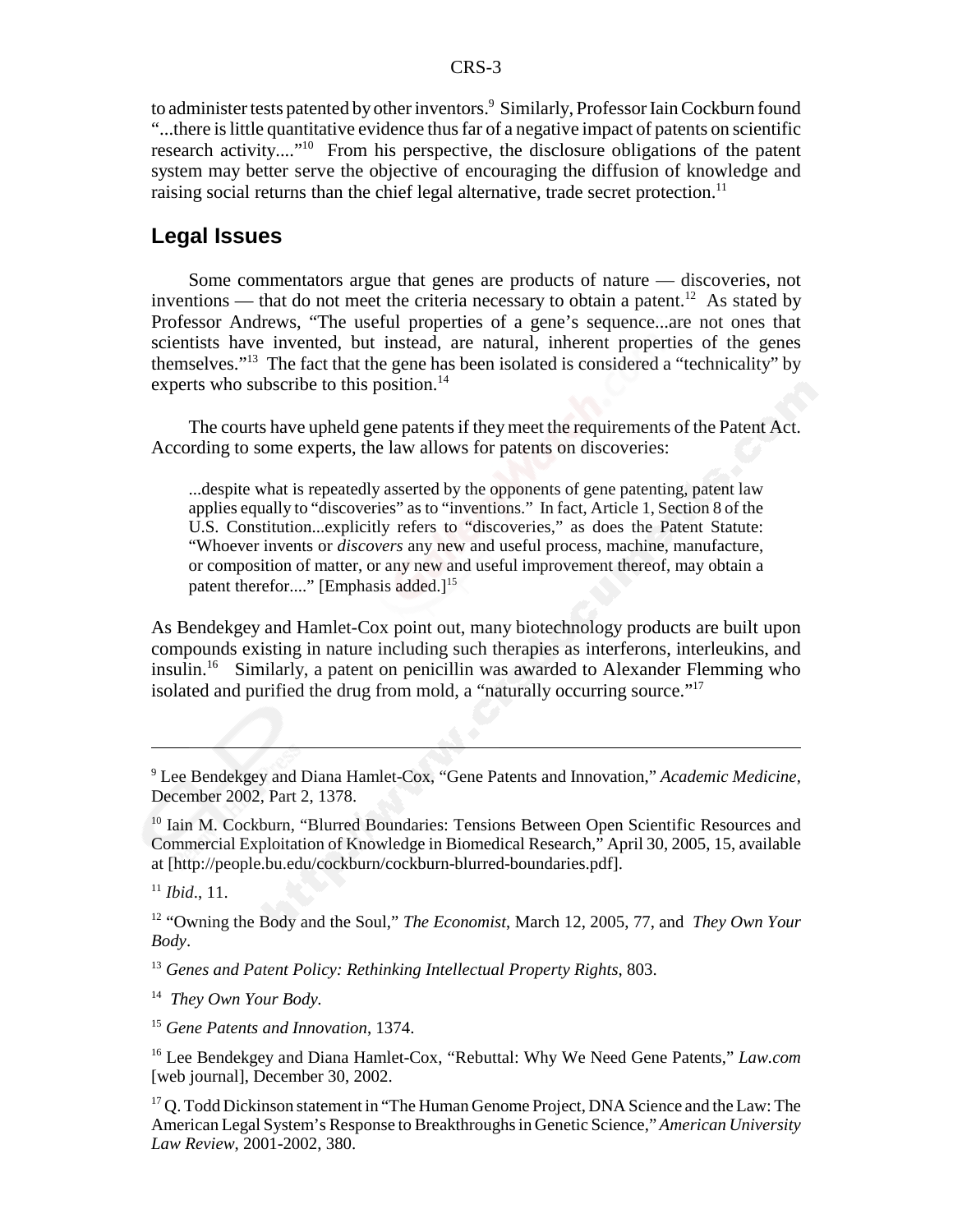The quality of the gene patents awarded by the USPTO is a concern for some experts. A study by Professors Jordan Paradise, Lori Andrews, and Timothy Holbrook found that 38% of the claims contained in 74 patents on human genetic material were "problematic."<sup>18</sup> This research indicated that utility issues were identified as the most prevalent problem, followed by the required written description of the invention.<sup>19</sup> In another paper, Andrews also argues "...gene patents do not meet the criteria of nonobviousness, because, through *in silico* analysis, the function of human genes can now be predicted on the basis of their homology to other genes."20

This analysis is not without criticism, as questions have been raised regarding the authors' definition of "problematic" that is based upon the authors' perspectives rather than court decisions. In addition, the data include patents issued in the early 1990s when gene patenting was in its infancy and there was little expertise and experience on which to grant these patents.<sup>21</sup> Such concerns over patent quality, however, are not limited to gene patents. The debate over whether or not the USPTO is too lenient in awarding patents is on-going and is particularly intense as new industries develop and seek patents. The patent process is a "one size fits all" activity leading to claims that certain technologies are not amenable to patenting or that patents granted do not meet the requirements of the Patent Act. However, as patent examiners build up expertise in a new field and develop prior art, the quality of patents typically increase.<sup>22</sup>

#### **Economic Issues**

Biotechnology industry leaders perceive patents as critical to protecting innovation. Research by Professor Wesley Cohen and his colleagues found that patents were considered the most effective method to protect inventions in the drug industry, particularly when biotechnology is included.<sup>23</sup> Other commentators note that patents are particularly important in this sector because of the relative ease of replicating the finished product. Costs associated with imitating a product "...are extremely low relative to the innovator's costs for discovering and developing a new compound."24

<sup>&</sup>lt;sup>18</sup> Jordan Paradise, Lori Andrews, and Timothy Holbrook, "Patents on Human Genes: An Analysis of Scope and Claims," *Science*, 11 March 2006, 1566-1567.

<sup>19</sup> *Patents on Human Genes: An Analysis of Scope and Claims*, 1567.

<sup>20</sup> *Genes and Patent Policy: Rethinking Intellectual Property Rights*, 803.

<sup>21</sup> *Owning the Body and the Soul*, 77.

<sup>22</sup> See CRS Report RL31281, *Patent Quality and Public Policy: Issues for Innovative Companies in Domestic Markets*, by John R. Thomas.

<sup>23</sup> Wesley M. Cohen, Richard R. Nelson, and John P. Walsh, *Protecting Their Intellectual Assets: Appropriability Conditions and Why U.S. Manufacturing Firms Patent (or Not)*, NBER Working Paper 7552, Cambridge, National Bureau of Economic Research, February 2000, available at [http://www.nber.org/papers/w7552].

<sup>&</sup>lt;sup>24</sup> Henry Grabowski, "Patents and New Product Development in the Pharmaceutical and Biotechnology Industries," *Duke University Economics Working Paper*, July 2002, available at [http://www.econ.duke.edu/Papers/Other/Grabowski/Patents.pdf], 4.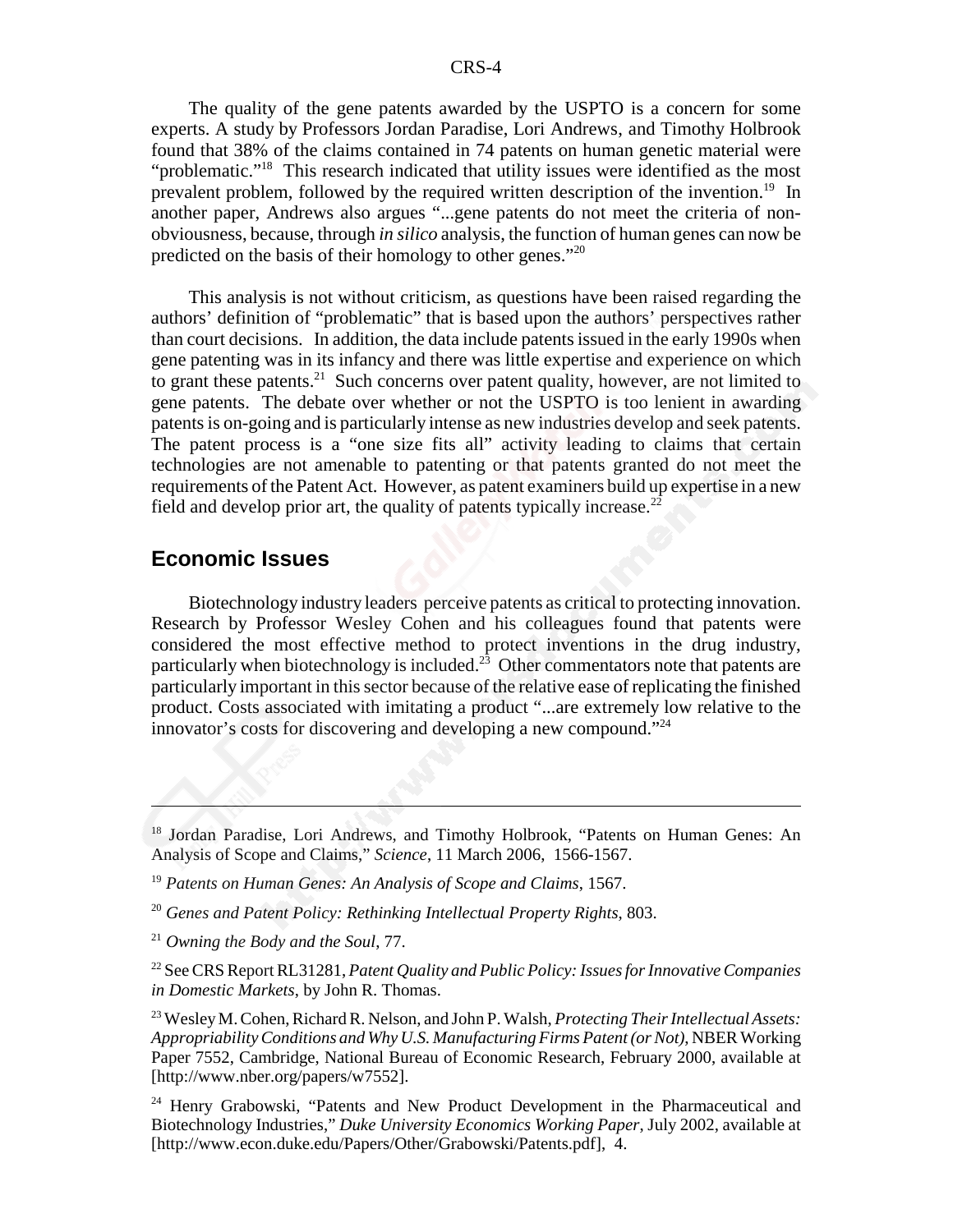Opponents of gene patents argue that they restrain additional research because "...there are no alternatives to a patented gene in diagnosis, treatment, and research,"<sup>25</sup> and" owners require licensing fees.<sup>26</sup> However, despite what some experts claim to be a negative result of financial considerations in the biomedical research community,  $27$  others maintain that, at most, gene patents "...prevent the doctors and clinical geneticists from performing these tests for profit, or in a way that competes with the patent holder, without reimbursement to the inventors of those tests."28

Some analysts assert that certain patents, particularly those on research tools<sup>29</sup> in biotechnology, hinder the innovation process. Professors Rebecca Eisenberg and Richard Nelson state that ownership of research tools may "...impose significant transaction costs" that result in delayed innovation and possible future litigation.<sup>30</sup> They argue that patents also can stand in the way of research by others:

Broad claims on early discoveries that are fundamental to emerging fields of knowledge are particularly worrisome in light of the great value, demonstrated time and again in the history of science and technology, of having many independent minds at work trying to advance a field. Public science has flourished by permitting scientists to challenge and build upon the work of rivals. $31$ 

Professor Arti Rai argues that "the most important research tools are fundamental research platforms that open up new and uncharted areas of investigation" that need further development by researchers in the field.<sup>32</sup> While acknowledging that patent protection on research tools has stimulated private investment in biotechnology and the development of new products and processes, Eisenberg writes that:

Patents on research tools threaten to restrict access to discoveries that, according to the firm beliefs of scientists trained in the tradition of open science, are likely to have the greatest social value if they are widely disseminated to researchers who are taking different approaches to different problems.<sup>33</sup>

Other commentators dispute these assertions. Professor F. Scott Kieff maintains that there was no such "norm" regarding open scientific access as opposed to intellectual

25 *Patents on Human Genes: An Analysis of Scope and Claims*, 1566.

26 *They Own Your Body.*

27 *Medical Practice and Gene Patents: A Personal Perspective*, 1390.

28 *Gene Patents and Innovation*, 1378.

 $29$  A biotechnology research tool is a cell line, reagent, or antibody used in research.

<sup>30</sup> Rebecca S. Eisenberg and Richard R. Nelson, "Public vs. Proprietary Science: A Fruitful Tension?," *Daedalus*, Spring 2002.

<sup>31</sup> *Ibid*.

32 Arti Rai, "Genome Patents: A Case Study in Patenting Research Tools," *Academic Medicine*, December 2002, Part 2, 1369.

33 Rebecca Eisenberg, "Why the Gene Patenting Controversy Persists," *Academic Medicine*, December 2002, Part 2, 1383.